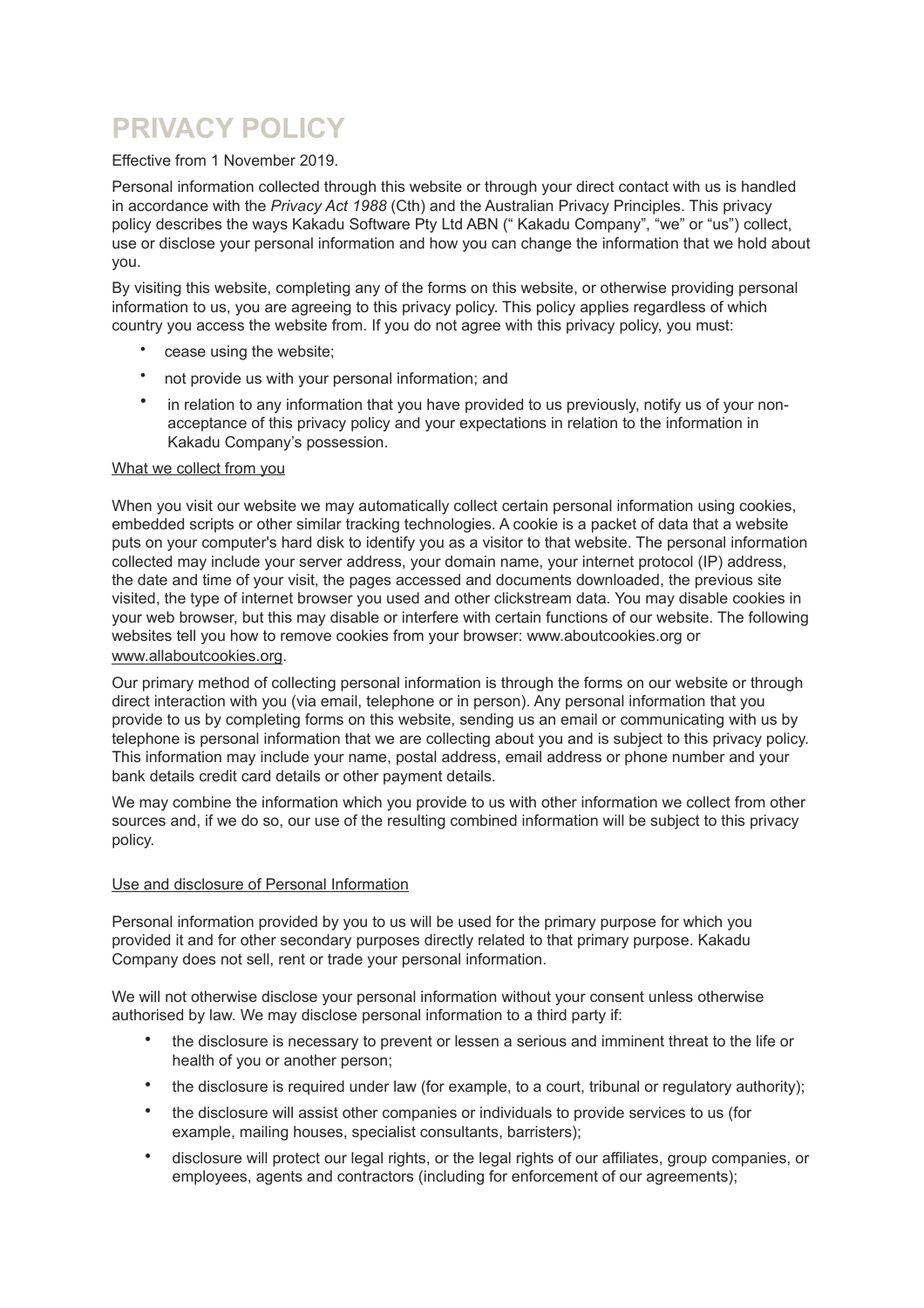- where disclosure of the personal information is required as part of the due diligence process for the potential sale of our business; and
- where otherwise authorised or consented to by you.

We will collect, use and disclose more extensive information than stated above if we can identify unauthorised attempts to access files, tampering or interference with files, attempts to intercept messages of other users of the website, attempts to otherwise compromise the security of the web server, breach the laws of the State of New South Wales or Commonwealth of Australia, or interfere with the enjoyment of the website by other users. We reserve the right to make disclosures to relevant authorities where the use of the website raises a suspicion that an offence is being, or has been, committed. In the event of an investigation, we will provide access to data to any law enforcement agency that has authority to inspect our logs.

It is unlikely that we will need to send information overseas, but in the event that we are required to send your information offshore, we will seek your consent. You are taken to have consented to sending your personal information offshore if it is being sent offshore for the primary purpose that you provided it to us.

## Direct Marketing

We may use and disclose your Personal Information so that we, our related entities and other business partners can promote and market products and services that we think will be of interest to you (which may include products, services and offers provided by a third party). This marketing may be carried out in a variety of ways (including by phone or email). You may opt out at any time by emailing your preference to [info@kakadusoftware.com](mailto:info@kakadusoftware.com)

#### Information security

We maintain certain technical and security safeguards to protect the information which you disclose to us. However, it is possible that third parties may unlawfully intercept or access transmissions or private communications over an unsecured transmission. We also limit access to the website by our own employees, contractors, website service providers and those individuals who are authorised for the proper handling of such information. We request that our third party contractors and website service providers follow similar standards of security and confidentiality.

#### Access to information and accuracy

If you would like to access information held about you by us, or you have a complaint regarding the way in which your personal information is being handled by us, please contact us in the first instance.

We are not responsible for any problems that may arise if you do not give us accurate, truthful or complete information or if you fail to update such information. We will reject and delete any entry that we believe in good faith to be false, fraudulent or inconsistent with this privacy policy.

If you wish to amend any of your details or the information which you have provided to us please contact us using the details below.

## Links to other websites

Our website may contain links to other websites and this statement has no application to these other websites. We are not responsible for the privacy practices or the content of these other websites. Please refer to those websites to view their privacy policies.

#### Changes to this policy

Due to the developing nature of privacy principles for online communication, this policy may be modified or expanded in light of new developments or issues that may arise from time to time. The amended policy will be posted to this site and will operate from the time it is posted. We will endeavour to post a notice of the changes so that users will be aware that the policy has changed. Please review this policy regularly so that you are updated as to any changes.

#### Contact us

If you have any questions about our privacy policy or terms and conditions, please contact us on: